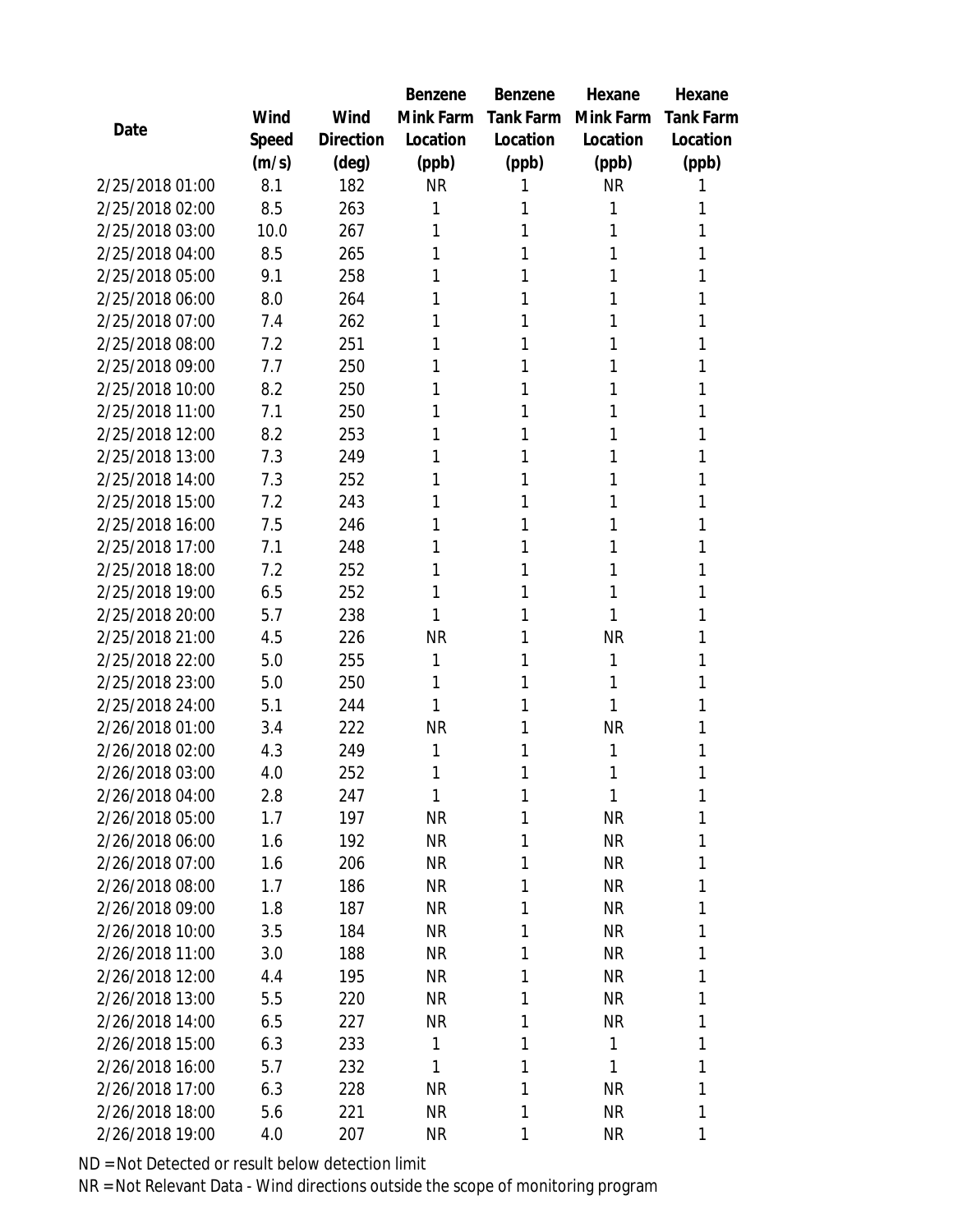|                 |       |           | Benzene   | Benzene          | Hexane    | Hexane           |
|-----------------|-------|-----------|-----------|------------------|-----------|------------------|
|                 | Wind  | Wind      | Mink Farm | <b>Tank Farm</b> | Mink Farm | <b>Tank Farm</b> |
| Date            | Speed | Direction | Location  | Location         | Location  | Location         |
|                 | (m/s) | (deg)     | (ppb)     | (ppb)            | (ppb)     | (ppb)            |
| 2/26/2018 20:00 | 3.3   | 196       | <b>NR</b> | 1                | <b>NR</b> | 1                |
| 2/26/2018 21:00 | 3.4   | 183       | <b>NR</b> | 1                | <b>NR</b> | 1                |
| 2/26/2018 22:00 | 3.9   | 171       | <b>NR</b> | 1                | <b>NR</b> | 1                |
| 2/26/2018 23:00 | 4.8   | 173       | <b>NR</b> | 1                | <b>NR</b> | 1                |
| 2/26/2018 24:00 | 4.6   | 180       | <b>NR</b> | 1                | <b>NR</b> | 1                |
| 2/27/2018 01:00 | 4.8   | 183       | <b>NR</b> | 1                | <b>NR</b> | 1                |
| 2/27/2018 02:00 | 5.0   | 188       | <b>NR</b> | 1                | <b>NR</b> | 1                |
| 2/27/2018 03:00 | 3.9   | 184       | <b>NR</b> | 1                | <b>NR</b> | 1                |
| 2/27/2018 04:00 | 3.8   | 183       | <b>NR</b> | 1                | <b>NR</b> | 1                |
| 2/27/2018 05:00 | 4.3   | 180       | <b>NR</b> | 1                | <b>NR</b> | 1                |
| 2/27/2018 06:00 | 5.2   | 173       | <b>NR</b> | 1                | <b>NR</b> | 1                |
| 2/27/2018 07:00 | 4.4   | 176       | <b>NR</b> | 1                | <b>NR</b> | 1                |
| 2/27/2018 08:00 | 4.7   | 171       | <b>NR</b> | 1                | <b>NR</b> | 1                |
| 2/27/2018 09:00 | 4.6   | 170       | <b>NR</b> | 1                | <b>NR</b> | 1                |
| 2/27/2018 10:00 | 4.6   | 178       | <b>NR</b> | 1                | <b>NR</b> | 1                |
| 2/27/2018 11:00 | 4.6   | 187       | <b>NR</b> | 1                | <b>NR</b> | 1                |
| 2/27/2018 12:00 | 6.7   | 215       | <b>NR</b> | 1                | <b>NR</b> | 1                |
| 2/27/2018 13:00 | 7.9   | 224       | <b>NR</b> | 1                | <b>NR</b> | 1                |
| 2/27/2018 14:00 | 7.1   | 215       | <b>NR</b> | 1                | <b>NR</b> | 1                |
| 2/27/2018 15:00 | 6.1   | 211       | <b>NR</b> | 1                | <b>NR</b> | 1                |
| 2/27/2018 16:00 | 6.0   | 208       | <b>NR</b> | 1                | <b>NR</b> | 1                |
| 2/27/2018 17:00 | 6.0   | 201       | <b>NR</b> | 1                | <b>NR</b> | 1                |
| 2/27/2018 18:00 | 6.0   | 184       | <b>NR</b> | 1                | <b>NR</b> | 1                |
| 2/27/2018 19:00 | 6.4   | 178       | <b>NR</b> | 1                | <b>NR</b> | 1                |
| 2/27/2018 20:00 | 6.0   | 175       | <b>NR</b> | 1                | <b>NR</b> | 1                |
| 2/27/2018 21:00 | 4.9   | 185       | <b>NR</b> | 1                | <b>NR</b> | 1                |
| 2/27/2018 22:00 | 5.0   | 185       | <b>NR</b> | 1                | <b>NR</b> | 1                |
| 2/27/2018 23:00 | 4.6   | 180       | <b>NR</b> | 1                | NR        | 1                |
| 2/27/2018 24:00 | 4.7   | 185       | <b>NR</b> | 1                | <b>NR</b> | 1                |
| 2/28/2018 01:00 | 4.6   | 187       | <b>NR</b> | 1                | <b>NR</b> | 1                |
| 2/28/2018 02:00 | 4.3   | 189       | <b>NR</b> | 1                | <b>NR</b> | 1                |
| 2/28/2018 03:00 | 4.4   | 198       | <b>NR</b> | 1                | <b>NR</b> | 1                |
| 2/28/2018 04:00 | 4.5   | 206       | <b>NR</b> | 1                | <b>NR</b> | 1                |
| 2/28/2018 05:00 | 4.3   | 212       | <b>NR</b> | 1                | <b>NR</b> | 1                |
| 2/28/2018 06:00 | 3.7   | 207       | <b>NR</b> | 1                | <b>NR</b> | 1                |
| 2/28/2018 07:00 | 3.7   | 198       | <b>NR</b> | 1                | <b>NR</b> | 1                |
| 2/28/2018 08:00 | 3.8   | 206       | <b>NR</b> | 1                | <b>NR</b> | 1                |
| 2/28/2018 09:00 | 4.3   | 212       | <b>NR</b> | 1                | <b>NR</b> | 1                |
| 2/28/2018 10:00 | 4.6   | 219       | <b>NR</b> | 1                | <b>NR</b> | 1                |
| 2/28/2018 11:00 | 4.1   | 252       | 1         | 1                | 1         | 1                |
| 2/28/2018 12:00 | 4.1   | 256       | 1         | 1                | 1         | 1                |
| 2/28/2018 13:00 | 3.1   | 269       | 1         | 1                | 1         | $\mathbf{1}$     |
| 2/28/2018 14:00 | 2.7   | 277       | 1         | <b>NR</b>        | 1         | <b>NR</b>        |

ND = Not Detected or result below detection limit

NR = Not Relevant Data - Wind directions outside the scope of monitoring program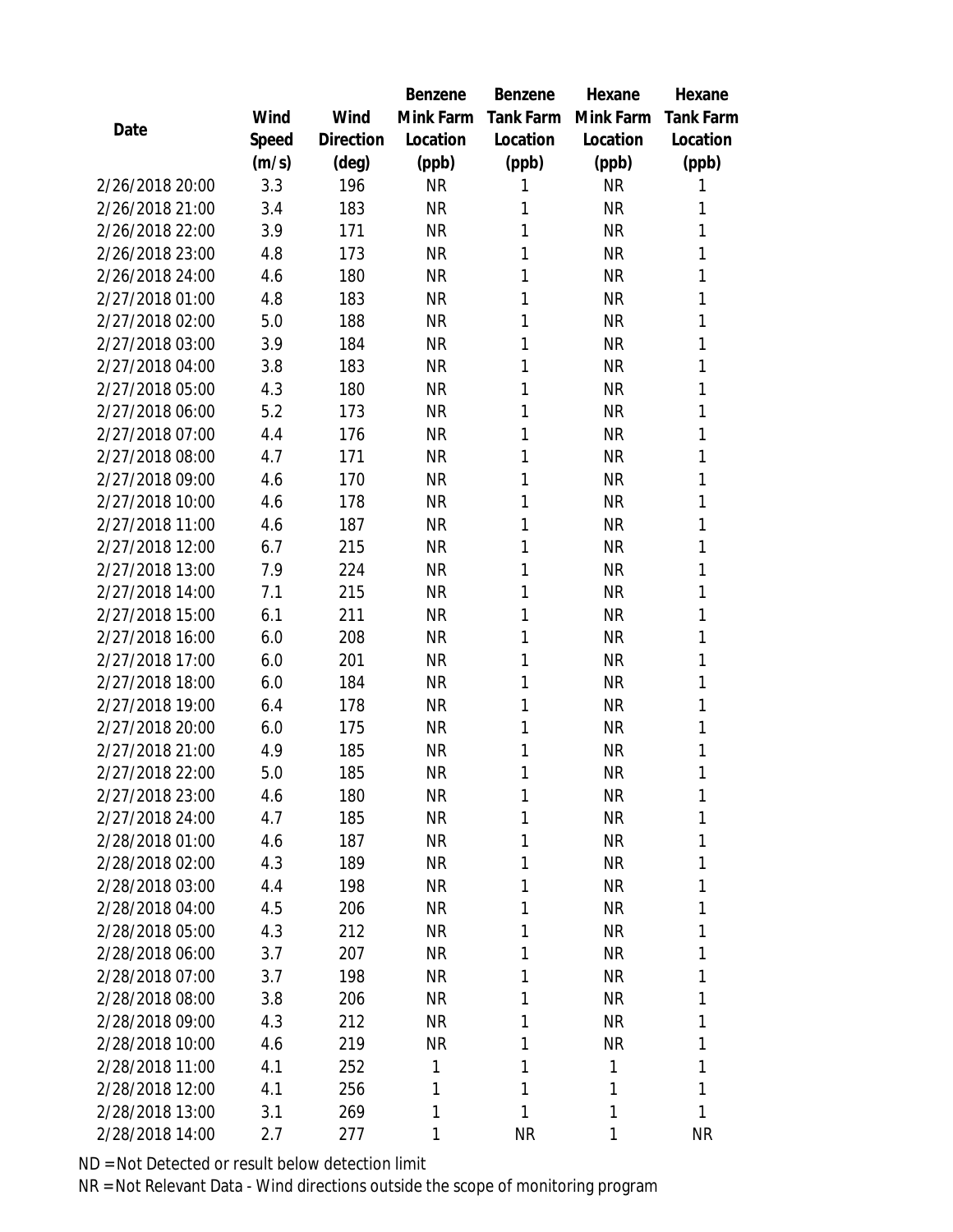|                 |       |           | Benzene   | Benzene          | Hexane         | Hexane           |
|-----------------|-------|-----------|-----------|------------------|----------------|------------------|
|                 | Wind  | Wind      | Mink Farm | <b>Tank Farm</b> | Mink Farm      | <b>Tank Farm</b> |
| Date            | Speed | Direction | Location  | Location         | Location       | Location         |
|                 | (m/s) | (deg)     | (ppb)     | (ppb)            | (ppb)          | (ppb)            |
| 2/28/2018 15:00 | 2.2   | 267       | 1         | 1                | 1              | 1                |
| 2/28/2018 16:00 | 1.9   | 343       | <b>NR</b> | <b>NR</b>        | <b>NR</b>      | <b>NR</b>        |
| 2/28/2018 17:00 | 3.2   | 50        | <b>NR</b> | <b>NR</b>        | <b>NR</b>      | <b>NR</b>        |
| 2/28/2018 18:00 | 4.0   | 55        | NoData    | NoData           | NoData         | NoData           |
| 2/28/2018 19:00 | 4.2   | 48        | NoData    | NoData           | NoData         | NoData           |
| 2/28/2018 20:00 | 4.9   | 46        | NoData    | NoData           | NoData         | NoData           |
| 2/28/2018 21:00 | 4.2   | 39        | NoData    | <b>NR</b>        | NoData         | <b>NR</b>        |
| 2/28/2018 22:00 | 4.2   | 44        | <b>NR</b> | <b>NR</b>        | <b>NR</b>      | <b>NR</b>        |
| 2/28/2018 23:00 | 3.7   | 54        | <b>NR</b> | <b>NR</b>        | <b>NR</b>      | <b>NR</b>        |
| 2/28/2018 24:00 | 4.0   | 41        | <b>NR</b> | <b>NR</b>        | <b>NR</b>      | <b>NR</b>        |
| 3/1/2018 01:00  | 4.2   | 42        | <b>NR</b> | <b>NR</b>        | <b>NR</b>      | <b>NR</b>        |
| 3/1/2018 02:00  | 3.5   | 34        | 1         | <b>NR</b>        | 1              | <b>NR</b>        |
| 3/1/2018 03:00  | 3.0   | 47        | <b>NR</b> | <b>NR</b>        | <b>NR</b>      | <b>NR</b>        |
| 3/1/2018 04:00  | 3.7   | 45        | <b>NR</b> | <b>NR</b>        | <b>NR</b>      | <b>NR</b>        |
| 3/1/2018 05:00  | 4.9   | 30        | 1         | <b>NR</b>        | 1              | <b>NR</b>        |
| 3/1/2018 06:00  | 5.3   | 17        | 1         | <b>NR</b>        | 1              | <b>NR</b>        |
| 3/1/2018 07:00  | 6.8   | 29        | 1         | <b>NR</b>        | 1              | <b>NR</b>        |
| 3/1/2018 08:00  | 6.4   | 16        | 1         | <b>NR</b>        | 1              | <b>NR</b>        |
| 3/1/2018 09:00  | 6.6   | 27        | 1         | <b>NR</b>        | 1              | <b>NR</b>        |
| 3/1/2018 10:00  | 6.2   | 33        | 1         | <b>NR</b>        | 1              | <b>NR</b>        |
| 3/1/2018 11:00  | 6.6   | 25        | 1         | <b>NR</b>        | 1              | <b>NR</b>        |
| 3/1/2018 12:00  | 5.8   | 17        | 1         | <b>NR</b>        | 1              | <b>NR</b>        |
| 3/1/2018 13:00  | 5.5   | 13        | 1         | <b>NR</b>        | 1              | <b>NR</b>        |
| 3/1/2018 14:00  | 4.7   | 14        | 1         | <b>NR</b>        | $\overline{2}$ | <b>NR</b>        |
| 3/1/2018 15:00  | 3.9   | 16        | 1         | <b>NR</b>        | 1              | <b>NR</b>        |
| 3/1/2018 16:00  | 3.2   | 1         | 1         | <b>NR</b>        | 1              | <b>NR</b>        |
| 3/1/2018 17:00  | 4.0   | 348       | 1         | <b>NR</b>        | 1              | <b>NR</b>        |
| 3/1/2018 18:00  | 3.9   | 346       | 1         | <b>NR</b>        | 1              | <b>NR</b>        |
| 3/1/2018 19:00  | 3.1   | 352       | 1         | <b>NR</b>        | 1              | <b>NR</b>        |
| 3/1/2018 20:00  | 3.0   | 340       | 1         | <b>NR</b>        | 1              | <b>NR</b>        |
| 3/1/2018 21:00  | 2.6   | 339       | 1         | <b>NR</b>        | $\overline{2}$ | <b>NR</b>        |
| 3/1/2018 22:00  | 1.8   | 313       | 1         | <b>NR</b>        | 1              | <b>NR</b>        |
| 3/1/2018 23:00  | 2.4   | 333       | 1         | <b>NR</b>        | $\overline{2}$ | NR               |
| 3/1/2018 24:00  | 2.0   | 354       | 1         | <b>NR</b>        | $\overline{2}$ | <b>NR</b>        |
| 3/2/2018 01:00  | 1.8   | 349       | 1         | <b>NR</b>        | $\overline{2}$ | NR.              |
| 3/2/2018 02:00  | 2.7   | 349       | 1         | <b>NR</b>        | 1              | <b>NR</b>        |
| 3/2/2018 03:00  | 2.4   | 348       | 1         | <b>NR</b>        | 1              | <b>NR</b>        |
| 3/2/2018 04:00  | 2.2   | 355       | 1         | <b>NR</b>        | 1              | <b>NR</b>        |
| 3/2/2018 05:00  | 2.2   | 350       | 1         | <b>NR</b>        | 1              | <b>NR</b>        |
| 3/2/2018 06:00  | 2.2   | 342       | 1         | <b>NR</b>        | 1              | NR               |
| 3/2/2018 07:00  | 2.1   | 346       | 1         | <b>NR</b>        | 1              | <b>NR</b>        |
| 3/2/2018 08:00  | 1.7   | 8         | 1         | <b>NR</b>        | 1              | <b>NR</b>        |
| 3/2/2018 09:00  | 1.6   | 353       | 1         | <b>NR</b>        | 1              | <b>NR</b>        |

ND = Not Detected or result below detection limit

NR = Not Relevant Data - Wind directions outside the scope of monitoring program